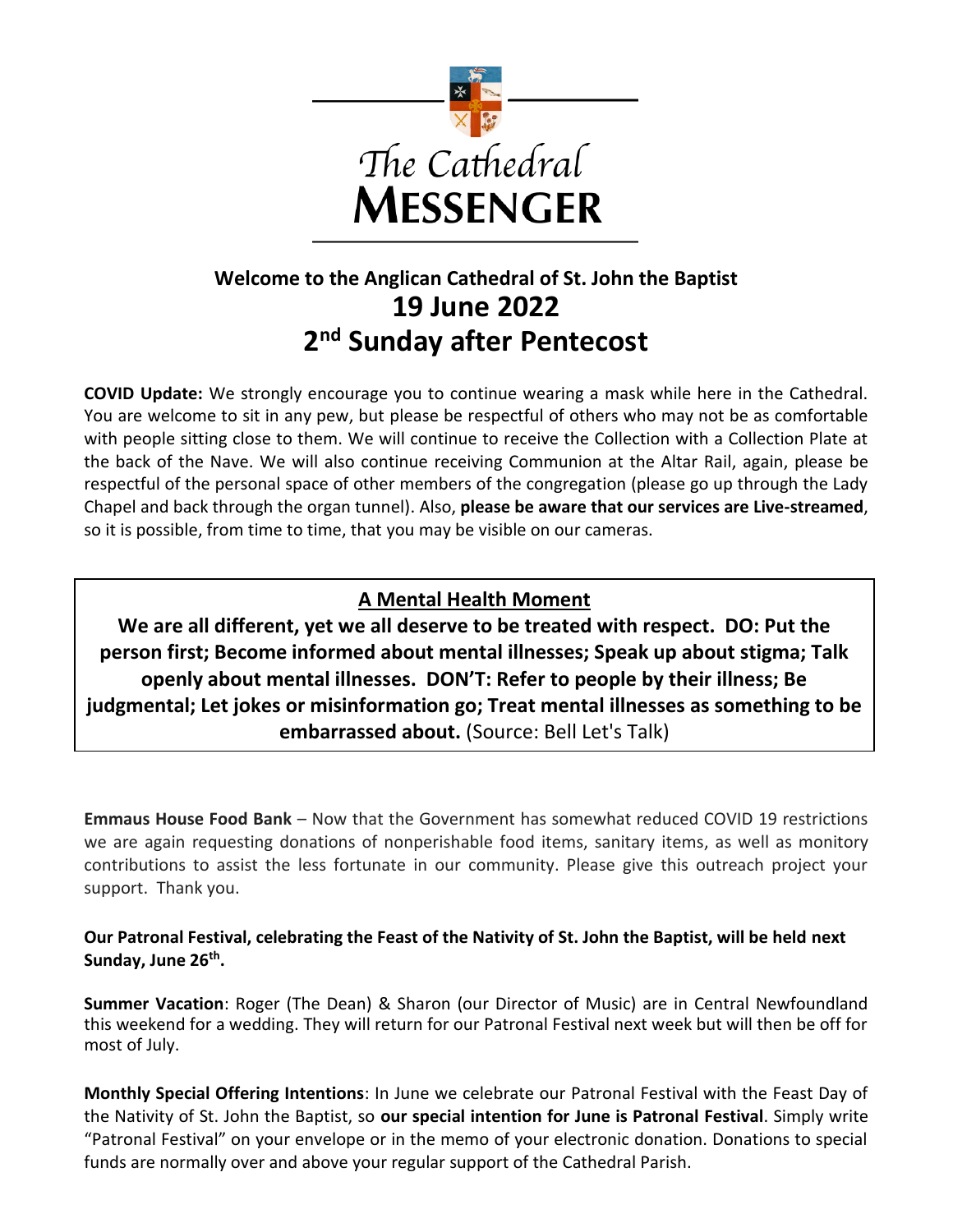#### **11:00 a.m. Holy Eucharist** (BCP) **Setting: Plainchant** (Merbecke)

The BCP is on-line: [www.anglican.ca/about/liturgicaltexts/](http://www.anglican.ca/about/liturgicaltexts/)

## **Opening Hymn: 3 New every morning is the love** *Melcombe*

New every morning is the love Our wakening and uprising prove; Through sleep and darkness safely brought, Restored to life, and power, and thought.

2. New mercies, each returning day, Hover around us while we pray; New perils past, new sins forgiven, New thoughts of God, new hopes of heaven.

3. If on our daily course our mind Be set to hallow all we find, New treasures still of countless price, God will provide for sacrifice.

The Lord's Prayer & Collect for Purity BCP p. 67 The Summary of the Law, *Kyrie eleison* p. 69

The Collect of the Day

**The Proclamation of the Word 1 Kings 19:1-15a** Jessica Ozon **Psalm 42 & 43** p. 383 **Galatians 3:23-29** Heather Andres

### Gradual Hymn: **382 As pants the hart** *Martyrdom*

As pants the hart for cooling streams When heated in the chase, So longs my soul, O God, for thee, And thy refreshing grace.

2. For thee, my God, the living God, My thirsty soul doth pine: O when shall I behold thy face, Thou Majesty divine?

4. Old friends, old scenes will lovelier be, As more of heaven in each we see; Some softening gleam of love and prayer Shall dawn on every cross and care.

5. The trivial round, the common task, Will furnish all we ought to ask, Room to deny ourselves, a road To bring us daily nearer God.

6. Only, O Lord, in thy dear love Fit us for perfect rest above; And help us, this and every day, To live more nearly as we pray.

3. Why restless, why cast down, my soul? Hope still, and thou shalt sing The praise of him who is thy God, Thy health's eternal spring.

4. To Father, Son, and Holy Ghost, The God whom we adore, Be glory, as it was, is now, And shall be evermore. Amen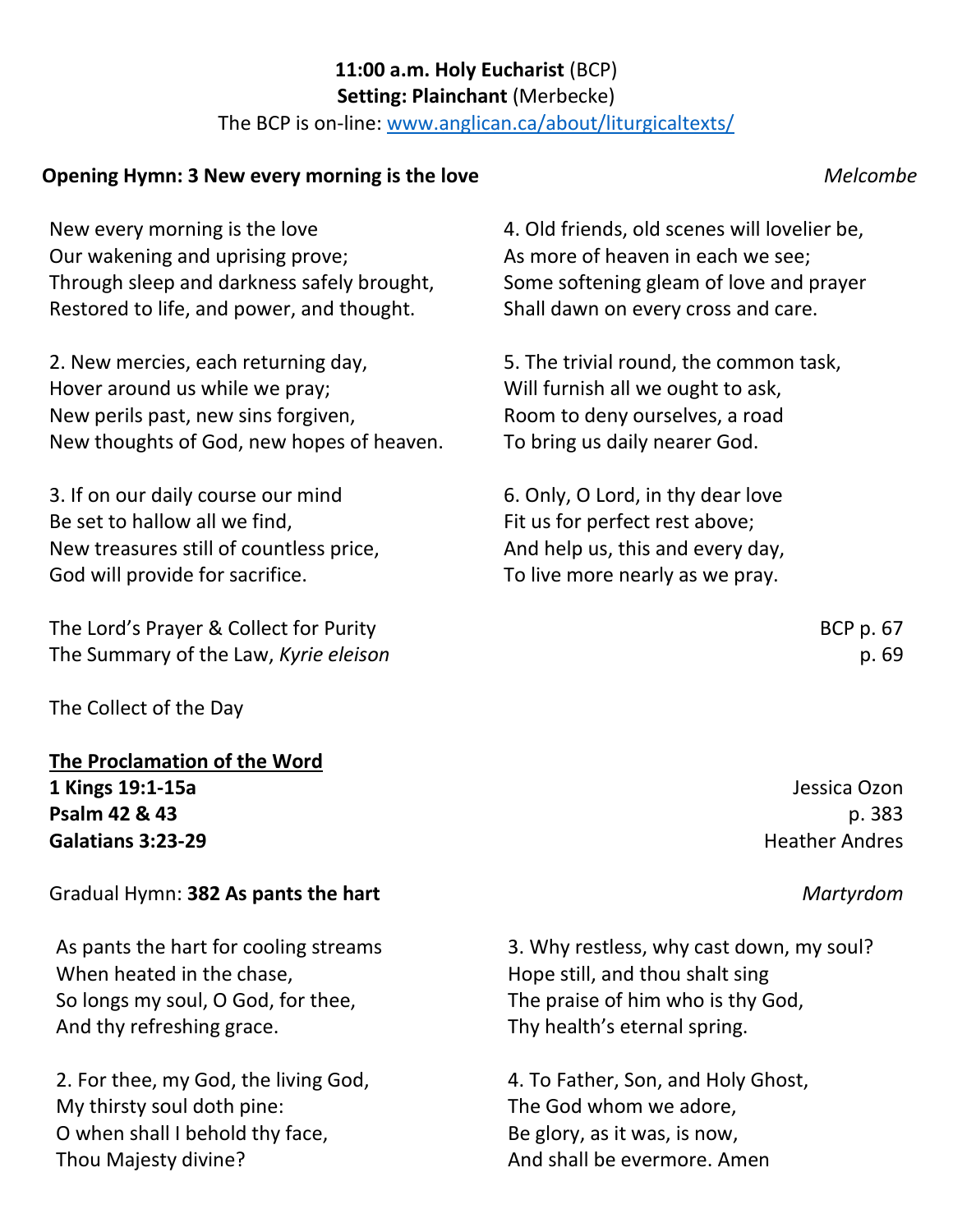# **The Holy Gospel: Luke 8:26-39**

The Nicene Creed p. 71 Sermon **The Vicar**

# Offertory Sentence Offertory Hymn: **573 Thee will I love, my strength, my tower** *Surrey*

Thee will I love, my strength, my tower, Thee will I love, my joy, my crown, Thee will I love with all my power, In all my works, and thee alone, Thee will I love till sacred fire Fills my whole soul with pure desire.

2. I thank thee, uncreated Sun, That thy bright beams on me have shined; I thank thee, who hast overthrown My foes, and healed my wounded mind: I thank thee, whose enlivening voice Bids my freed heart in thee rejoice.

3. Uphold me in the doubtful race, Nor suffer me again to stray; Strengthen my feet with steady pace Still to press forward in thy way: That all my powers, with all their might, In thy sole glory may unite.

4. Thee will I love, my joy, my crown; Thee will I love, my Lord, my God; Thee will I love, beneath thy frown Or smile – thy sceptre or thy rod; What though my flesh and heart decay, Thee shall I love in endless day.

The Intercessions

### **The Holy Communion**

| Invitation, Confession, Absolution, Comfortable Words | p. 76 |
|-------------------------------------------------------|-------|
| Thanksgiving and Consecration                         | p. 78 |
| The Peace, Prayer of Humble Access, Agnus dei         | p. 83 |
| THE COMMUNION                                         |       |

*For those viewing on-line, we invite you to use this Prayer for Spiritual Communion: Lord Jesus, I believe that you are truly present in the Holy Sacrament. However, since I cannot now receive you sacramentally, I beseech you to come spiritually into my heart. I unite myself with you, and embrace you with all the affections of my soul. Let me never be separated from you. Let me live and die in your love. Amen.*

| The Anthem: Ave Verum Corpus    | W. A. Mozart |
|---------------------------------|--------------|
| The Lord's Prayer, Thanksgiving | p. 85        |
| <b>The Gloria</b>               | p. 86        |
| The Blessing                    |              |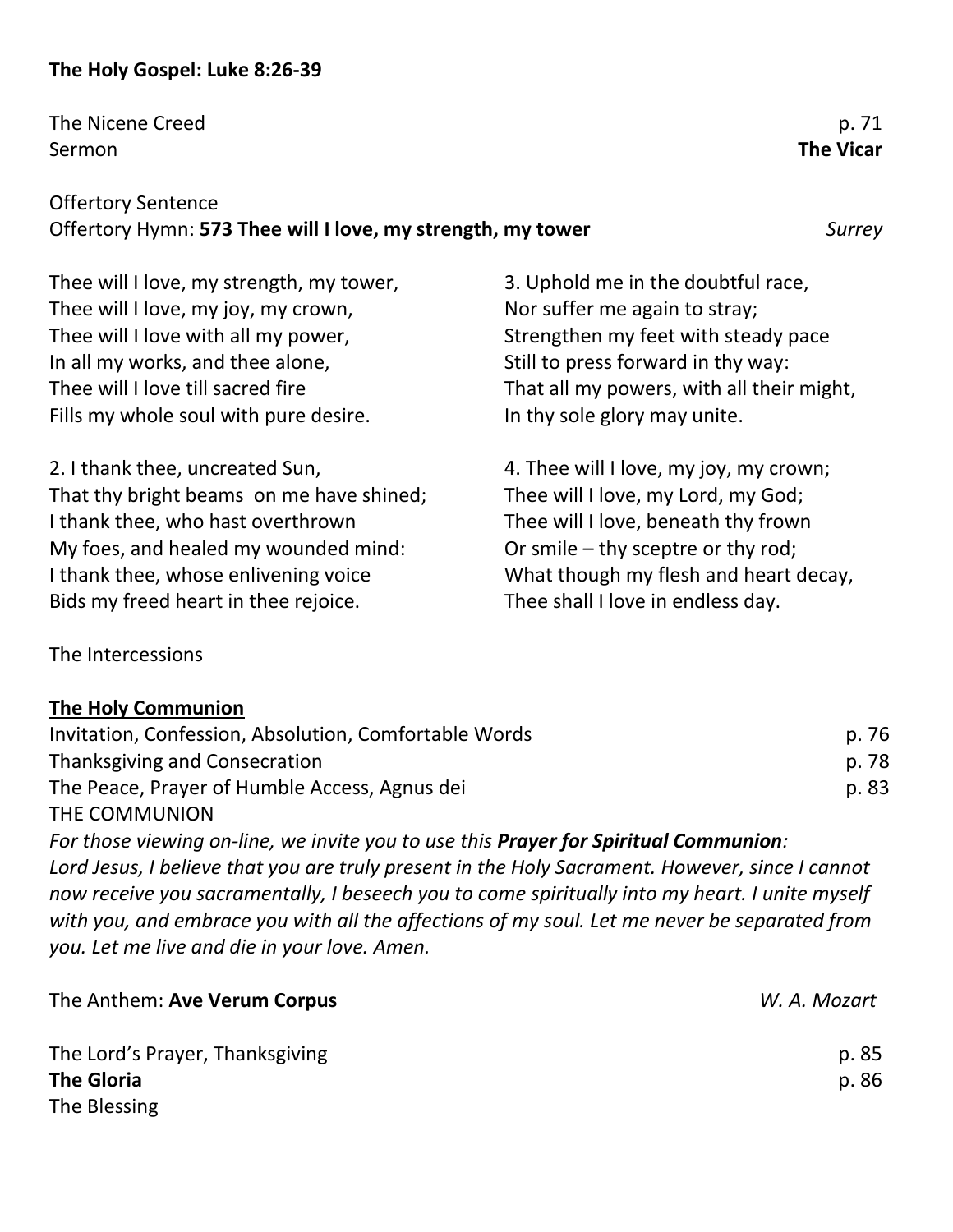# Closing Hymn: **544 Dear Lord and Father of mankind** *Repton*

Dear Lord and Father of mankind, Forgive our foolish ways! Re-clothe us in our rightful mind; In purer lives thy service find, In deeper reverence, praise. *(repeat)*

2. In simple trust like theirs who heard Beside the Syrian sea The gracious calling of the Lord, Let us, like them, without a word Rise up and follow thee. *(repeat)*

3. O Sabbath rest by Galilee! O calm of hills above, Where Jesus knelt to share with thee The silence of eternity, Interpreted by love! *(repeat)*

4. Drop thy still dews of quietness, Till all our strivings cease: Take from our souls the strain and stress, And let our ordered lives confess The beauty of thy peace. *(repeat)*

5. Breathe through the heats of our desire Thy coolness and thy balm; Let sense be dumb, let flesh retire; Speak through the earthquake, wind, and fire, O still small voice of calm! *(repeat)*

*\* \* \* \* \**

**Our On-line Services are available live or recorded on:**

Facebook: [www.facebook.com/anglcathstj/](http://www.facebook.com/anglcathstj/) and on our YouTube Channel: [www.youtube.com/channel/UCPn0-iS\\_T0pdmdfY3hJDbJA.](http://www.youtube.com/channel/UCPn0-iS_T0pdmdfY3hJDbJA)

# **Upcoming Sunday Services:**

**June 26th: Patronal Festival, The Feast of St. John the Baptist – 11 a.m. BCP Choral Eucharist July 3rd: 4th after Pentecost – 9 a.m. BCP Holy Eucharist (said) – 11 a.m. BCP Morning Prayer**

**July 10th: 5th after Pentecost – 11 a.m. BCP Holy Eucharist**

**July 17th: 6th after Pentecost – 11 a.m. BCP Holy Eucharist**

**Weekday Morning Prayer:** 9:30 a.m. Tuesday, Wednesday, and Thursday

**A Journey of Pilgrimage and Discovery for Young Adults: May 1-12, 2023 – The Anglican Church of Canada** Young adults (ages 20-26) from across the Anglican Church of Canada are invited to apply to participate in a 10-day multinarrative pilgrimage to the land of our sacred history. This journey will include particular emphasis toward meeting with the "living stones" of the local Christian community. Visit [www.anglican.ca/pilgrimage2023](http://www.anglican.ca/pilgrimage2023) for more information or speak to the Dean.